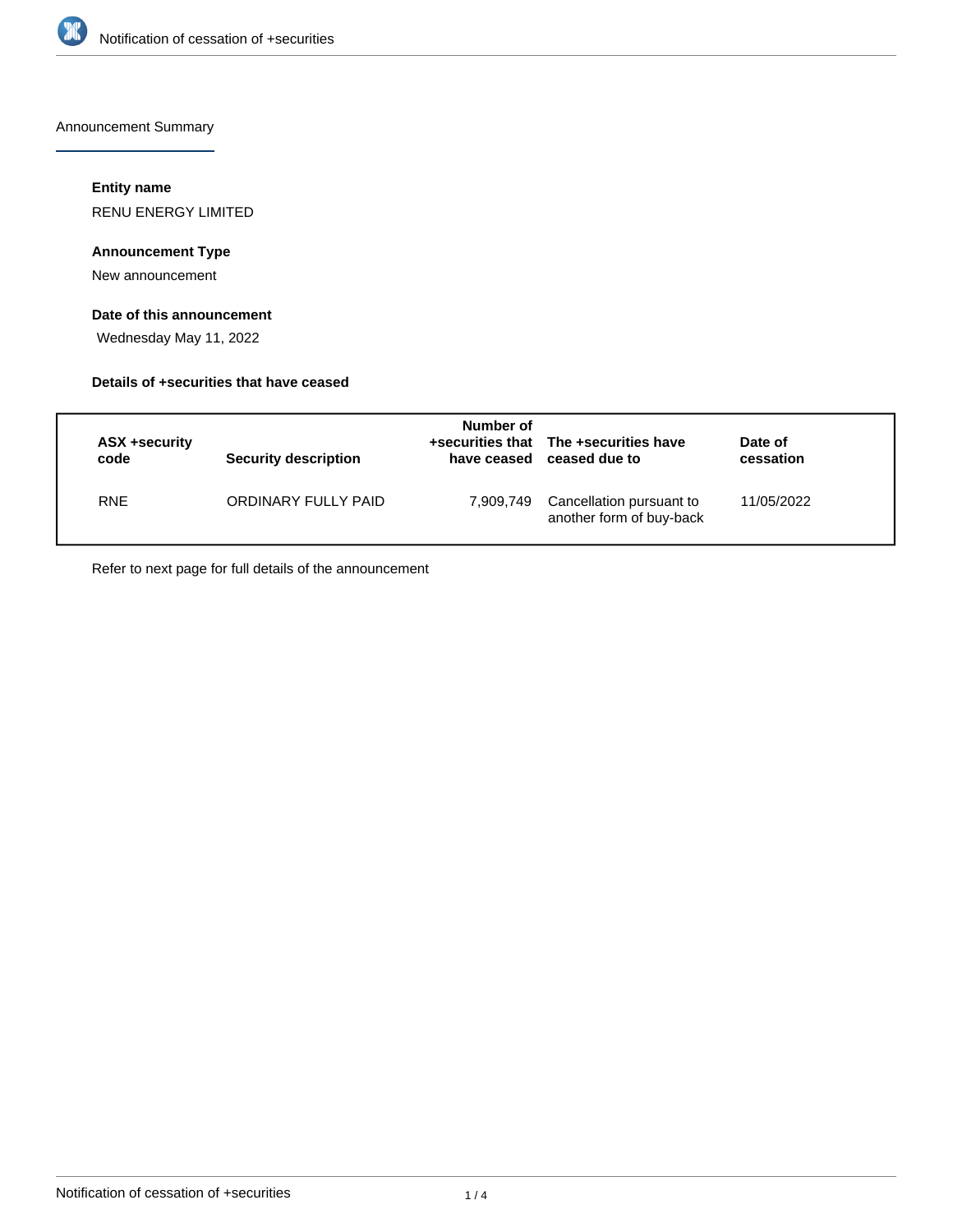

Part 1 - Announcement Details

## **1.1 Name of +Entity**

RENU ENERGY LIMITED

We (the entity named above) provide the following information about our issued capital.

**1.2 Registered Number Type** ABN

**Registration Number** 55095006090

**1.3 ASX issuer code** RNE

**1.4 The announcement is** New announcement

# **1.5 Date of this announcement**

11/5/2022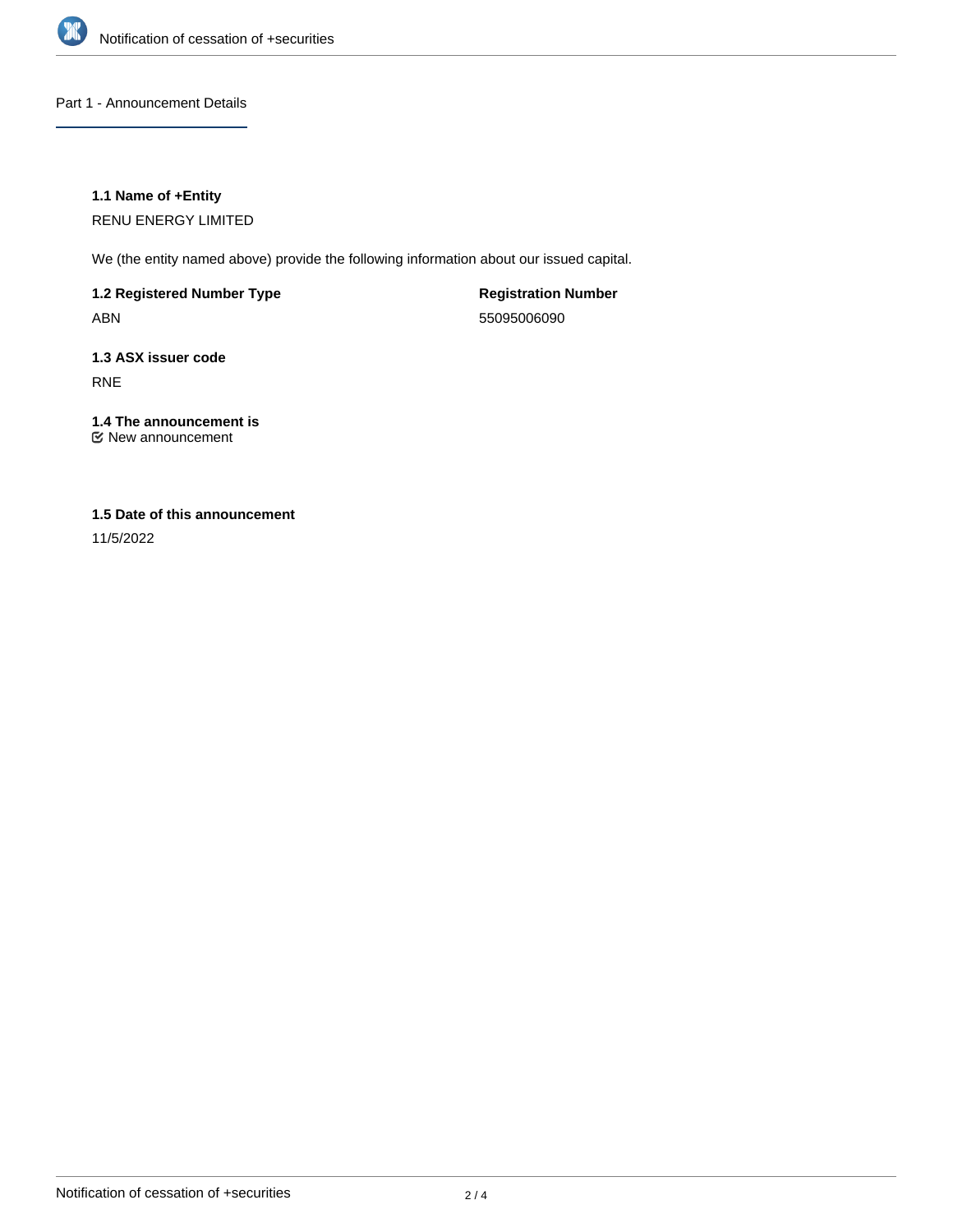

#### Part 2 - Details of +equity securities or +debt securities that have ceased

### **ASX +Security Code and Description**

RNE : ORDINARY FULLY PAID

#### **Quoted +equity securities or +debt securities that have ceased**

#### **Number of securities that have ceased**

7,909,749

# **Reason for cessation** Cancellation pursuant to another form of buy-back

| Date of cessation | Is the entity paying any consideration for the cessation? |
|-------------------|-----------------------------------------------------------|
| 11/5/2022         | ା Yes                                                     |

# **In what currency is the consideration being paid?** AUD - Australian Dollar

**Total consideration paid or payable for the securities**

AUD 427,126.450000000000

# **Any other information the entity wishes to notify to ASX about the cessation?**

The acquisition of shares under an unmarketable parcel buy-back for \$0.054 per share, being the closing share price on the closing date (13 April 2022) of the unmarketable parcel sale facility announced on 28 February 2022.